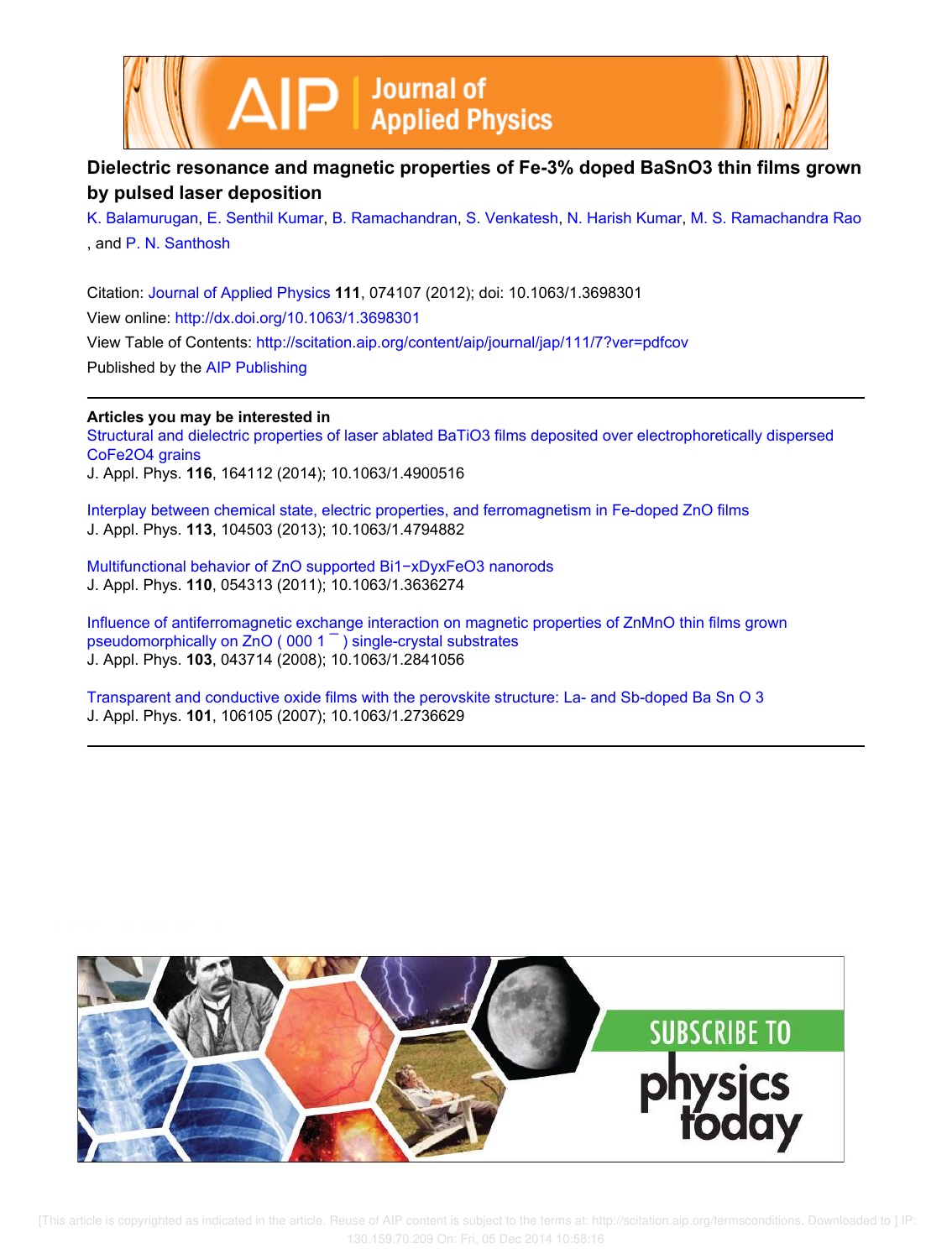## Dielectric resonance and magnetic properties of Fe-3% doped BaSnO<sub>3</sub> thin films grown by pulsed laser deposition

K. Balamurugan,<sup>1,a)</sup> E. Senthil Kumar,<sup>1,b)</sup> B. Ramachandran,<sup>1</sup> S. Venkatesh,<sup>2</sup>

N. Harish Kumar,<sup>1</sup> M. S. Ramachandra Rao,<sup>1</sup> and P. N. Santhosh<sup>1,c)</sup>

 ${}^{1}$ Department of Physics, Indian Institute of Technology Madras, Chennai - 600036, Tamilnadu, India  $^{2}$ Department of Condensed Matter Physics and Materials Science, Tata Institute of Fundamental Research, Homi Bhabha Road, Mumbai - 400005, Maharashtra, India

(Received 17 December 2011; accepted 22 February 2012; published online 11 April 2012)

Fe-3% doped BaSnO<sub>3</sub> thin films of good crystalline quality with lattice constant  $a = 4.053$  Å were grown on (2 0 0) n-type Si substrates by pulsed laser deposition. Micro Raman spectra of the thin films showed the presence of strain-induced Raman modes with reference to that of the bulk polycrystalline Fe-3% doped BaSnO<sub>3</sub>. The films exhibited dielectric resonance in the frequency range 20 – 60 MHz and it is explained qualitatively based on the phenomenon of electromechanical piezoelectric resonance. The measured values of the resonant frequency and the surface resistivity showed a strong dependence on the thickness and the crystalline-character of the thin films. Magnetic measurements were performed selectively for the two films having (2 0 0) preferred orientation. It was found that both of them possess ferromagnetic ordering at 300 K and 1.8 K. At 300 K, the inherent diamagnetism of the undoped  $BaSnO<sub>3</sub>$  was found to be dominating for higher applied magnetic field.  $\mathcal{O}2012$  American Institute of Physics. [http://dx.doi.org/10.1063/1.3698301]

## I. INTRODUCTION

The influence of lattice-strain on the physical properties of thin films due to the difference in the lattice constants of the substrate and the deposited materials has always been an interesting one. Of them, the piezoelectric and ferroelectric properties are famous. For example,  $SrTiO<sub>3</sub>$  thin films were found, using Raman spectra, to exhibit strain-induced lowering of its cubic crystal-symmetry;<sup>1</sup> it also exhibited ferroelectric properties at room temperature while the pure unstressed SrTiO<sub>3</sub> remains paraelectric down to 0 K.<sup>2</sup>  $BaSnO<sub>3</sub>$  has an ideal cubic perovskite structure belonging to the space group  $Pm\overline{3}m$ <sup>3</sup>. This semiconducting oxide was found to exhibit interesting optical and magnetic properties upon substituting a few atomic percentages of Fe or Mn for Sn in the host lattice. These centrosymmetric oxides also exhibited defect (such as oxygen vacancies and dopant ions) induced first order Raman scattering.<sup>4,5</sup> On the other hand, pulsed laser deposition (PLD) has been a very successful method for growing 3d transition (V, Cr, Mn, Fe, Co, and Ni) metal doped oxide semiconductors like ZnO,  $TiO<sub>2</sub>$ , and  $SnO<sub>2</sub>$  on various substrates. Many of these thin films were found to exhibit ferromagnetism at room temperature. These are called dilute magnetic semiconducting oxide (DMS) materials.<sup>6</sup> Here, we report the strain-induced dielectric resonance and ferromagnetic properties of Fe-3% doped  $BaSnO<sub>3</sub>$  thin films grown on *n*-type Si substrates by PLD.

#### II. EXPERIMENTAL DETAILS

Single phase polycrystalline  $BaSn<sub>0.97</sub>Fe<sub>0.03</sub>O<sub>3</sub>$  powder obtained in solid state reaction<sup>4</sup> was pressed into a pellet of 12 mm diameter and sintered at  $1300^{\circ}$ C for 12 h. This sintered pellet was used as the target material for growing the Fe-3% doped BaSnO<sub>3</sub> thin films on *n*–type Si  $(2 0 0)$  substrates<sup>7</sup> by PLD. The deposition conditions, substrate temperature  $(T_s)$ , partial pressure of oxygen  $(P_o)$ , and deposition time  $(t)$  were varied, while keeping the distance between the substrate and target as constant ( $\sim$ 5 cm), for growing polycrystalline and oriented thin films. The PLD system used in this work contains a high power (frequency tripled) pulsed Nd-YAG laser with an output of ultraviolet radiation of wavelength  $\lambda = 355$  nm, power  $P = 2.7$  J cm<sup>-2</sup>, pulse width  $w_p = 19$  ns, and repetition rate  $R_r = 10$  Hz. The X-ray diffraction (XRD) data were collected using (PANalytical X'Pert Pro) X-ray diffractometer with Cu  $K_{\alpha}$  radiation. Raman spectra were recorded at room temperature using a High Resolution Raman Microscope (HORIBA JOBIN YVON LabRAM HR). The approximate thickness of the films was measured using a high resolution scanning electron microscope (FEI Quanta HR-SEM). The morphology and micro-structure analysis were carried out using a scanning electron microscope (JEOL 6400 SEM) and atomic force microscope (AFM) (Veeco Metrology Group, NanoScope IV Scanning Probe Microscope). AFM images were processed using the Scanning Probe Image Processor (SPIP) 4.8.4 software package. In order to study the electrical properties, a pair of coplanar gold electrodes<sup>8</sup> separated by 0.2 mm distance  $(d)$ , each with 1 mm length  $(l)$  and 1.5 mm width  $(w)$  were deposited on the surface of a bulk pellet and the thin films (for 7 min in a vacuum better than  $10^{-5}$  mbar) by PLD. The dielectric properties were studied using an Impedance Analyzer (Agilent 4294 A). Measurements of electrical resistance were performed using

a)Current address: Department of Chemistry and Biochemistry, Duquesne University, Pittsburgh, Pennsylvania 15232, USA.

b)Current address: Department of Physics, Simon Fraser University, Burnaby, Canada.

<sup>&</sup>lt;sup>c)</sup>Electronic mail: santhosh@physics.iitm.ac.in. Tel.: +91 44 2257 4882.  $Fax: +914422574852.$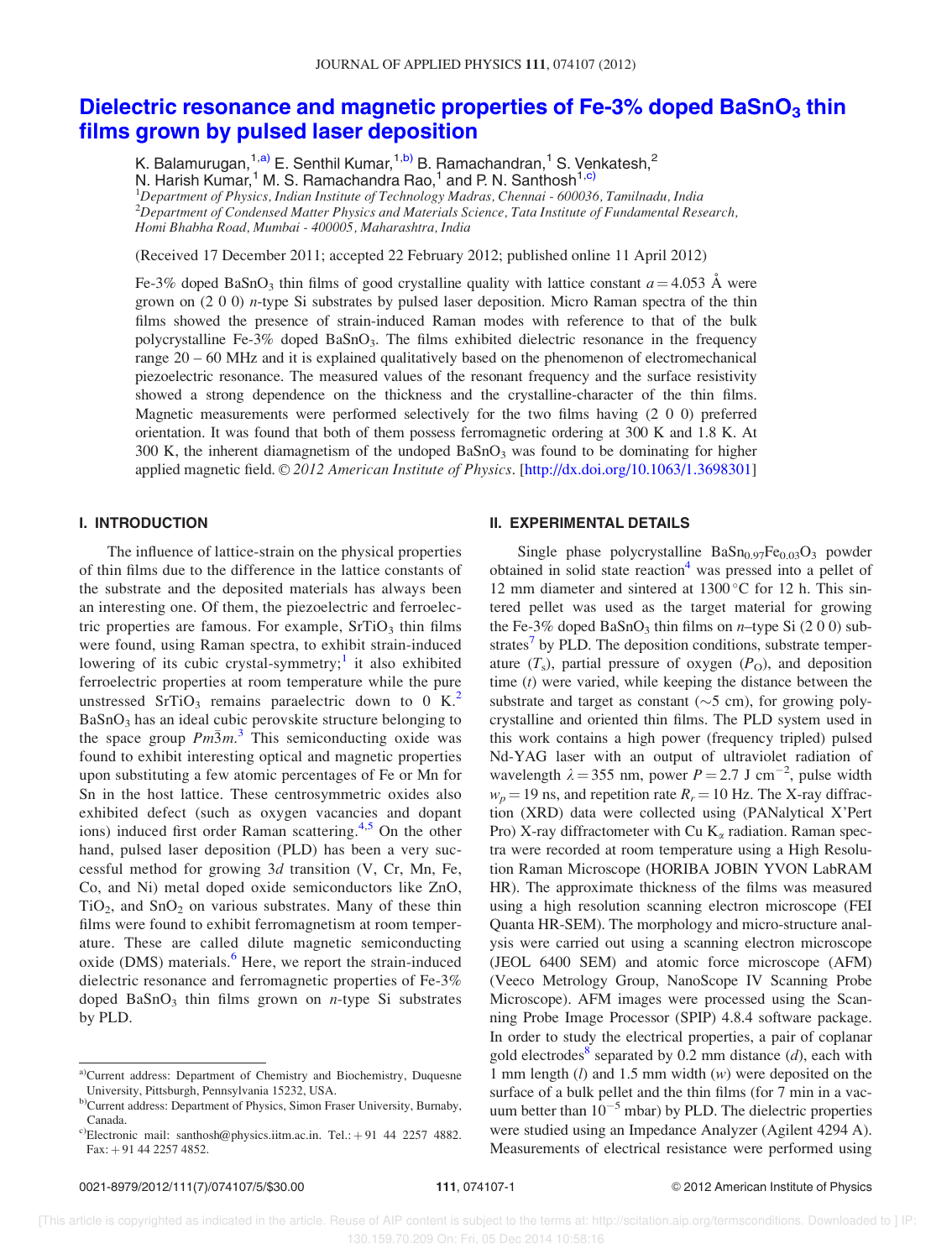a Keithley 617 Programmable Electrometer. Magnetic measurements were performed using a SQUID-vibrating sample magnetometer (SVSM, Quantum Design, USA).

#### III. RESULTS AND DISCUSSIONS

### A. Analysis of X-ray diffraction patterns

Among the many different thin film samples obtained by varying the growth parameters, three thin films (labeled as) (i) S7210, (ii) S745, and (iii) S742 were selected for further characterization based on their XRD patterns. These are the films that were grown in the conditions (i)  $T_s = 700 \degree C$ ,  $P_{\rm O} = 20$  mbar, and  $t = 10$  min, (ii)  $T_s = 700$  °C,  $P_{\rm O} = 40$ mbar, and  $t = 5$  min, and (iii)  $T_s = 700 \degree \text{C}$ ,  $P_O = 40$  mbar, and  $t = 2$  min, respectively. The XRD patterns of the thin films S7210, S745, and S742 are shown in Fig. 1; the XRD patterns of the bulk  $BaSn_{0.97}Fe_{0.03}O_3$  (Bulk Fe-3%) and n-type Si substrate are shown as references. (The intensity of the XRD patterns has been given in the logarithmic scale.) There is an unidentified XRD peak indicated by the  $\blacklozenge$  symbol which is intrinsic to the substrate. Ignoring the substrate peaks, the followings are to be observed in Fig. 1: (i) the film S7210 has all the XRD peaks of bulk Fe-3% doped  $BaSnO<sub>3</sub>$ exhibiting its polycrystalline nature, (ii) the film S745 has (1 1 0) peak of negligibly very small intensity (indicated by a small circle) and a relatively high intense (2 0 0) peak, and (iii) the film S742 has only (2 0 0) peak exhibiting highly preferred growth direction. Note that the (2 0 0) peak of the Si substrate is not seen in the shown XRD pattern of S745 and S742. But, it was observed in both these films when the samples were rotated with respect to their surface normal. This rotation was carried out to get maximum intensity of XRD peaks from the deposited material, and to minimize the substrate peaks. Hence, in some specific rotation the (2 0 0) peak of Si is not seen while getting maximum intensity from the deposited material.

The lattice constant of bulk polycrystalline Fe-3% doped BaSnO<sub>3</sub> is  $a<sub>b</sub> = 4.105$  Å.<sup>4</sup> This is comparable with the distance between two nearest neighbor Si atoms,  $a^* = 3.823$  Å of the (2 0 0) plane of Si single crystalline substrate, though

the lattice constant of Si is  $a = 5.406$  Å. The comparable value of  $a^*$  with  $a<sub>b</sub>$  means a higher probability for the growth of Fe-3% doped BaSnO<sub>3</sub> thin films with the same  $(2\ 0\ 0)$ orientation of the substrate as it is shown by the XRD pattern of film S742 (see Fig. 1). The calculated lattice constant of the thin film is  $a_f = 4.053$  Å. Thus there is a reduction in the lattice constant of the thin films compared with that of bulk polycrystalline Fe-3% doped  $BaSnO<sub>3</sub>$ . This is due to the value of  $a^*$  being smaller than that of the bulk Fe-3% doped BaSnO<sub>3</sub>. Thus Fe-3% doped BaSnO<sub>3</sub> thin films (with  $a_f = 4.053$  Å) having a highly preferred (2 0 0) orientation were grown on *n*-type Si (2 0 0) substrate with  $a^* = 3.823$  Å.

## B. Analysis of defect- and strain-induced Raman modes

Figure 2 shows the micro-Raman spectra of the Fe-3% doped  $BaSnO<sub>3</sub>$  thin films (S7210, S745, and S742) with reference to that of bulk polycrystalline Fe-3% doped  $BaSnO<sub>3</sub>$ (Bulk Fe-3%) and n-type Si substrate. (The intensity of the Raman spectra has been given in the logarithmic scale.) In principle, the centrosymmetric (Fe-3% doped)  $BaSnO<sub>3</sub>$ should not show first order Raman scattering.<sup>9</sup> But the bulk Fe-3% doped  $BaSnO<sub>3</sub>$  sample exhibit the Raman modes centered at Raman shifts 263.72, 336.36, 413.61,  $\sim$ 517.37, 648.81, and 832.13  $cm^{-1}$ . These Raman modes of bulk Fe-3% doped  $BaSnO<sub>3</sub>$  are attributed to defect-induced modes, which occur due to the local loss of translational periodicity of the lattice as an effect of the substitution of Fe-ions to  $\text{Sn}^{4+}$  ions in the host lattice and formation of oxygen vacancies. $5,10$  Apart from the characteristic Raman modes of the substrate (found at  $\sim$ 306.20, 524.15 cm<sup>-1</sup> and a broad mode in the range  $926.92 - 1010.26$  cm<sup>-1</sup>), the polycrystalline film S7210 exhibits Raman modes of appreciable intensity at 231.44, 306.38,  $\sim$ 435.51, 483.94 cm<sup>-1</sup> and a least intense mode at  $684.55$  cm<sup>-1</sup>. Whereas the films S745 and S742 do not exhibit the least intense mode centered at  $684.55$  cm<sup>-1</sup>. The other first four modes exhibited S7210 are found to have broadened in the case of S745 and S742 films. The mode at the lowest wave number in the (2 0 0) oriented film (S742) has split into a doublet, whose components has centered at  $232.59$  and  $247.58$  cm<sup>-1</sup>. Here the degree of splitting of the fourth mode and the degree of broadening of



FIG. 1. X-ray diffraction patterns of thin films (S7210, S745, and S742) with reference to that of bulk Fe-3% doped  $BaSnO<sub>3</sub>$  and *n*-type Si substrate. The symbol  $\blacklozenge$  indicates an unidentified peak which is intrinsic to the substrate.



FIG. 2. Micro-Raman spectra of thin films (S7210, S745, and S742) with reference to that of bulk Fe-3% doped  $BaSnO<sub>3</sub>$  and n-type Si substrate.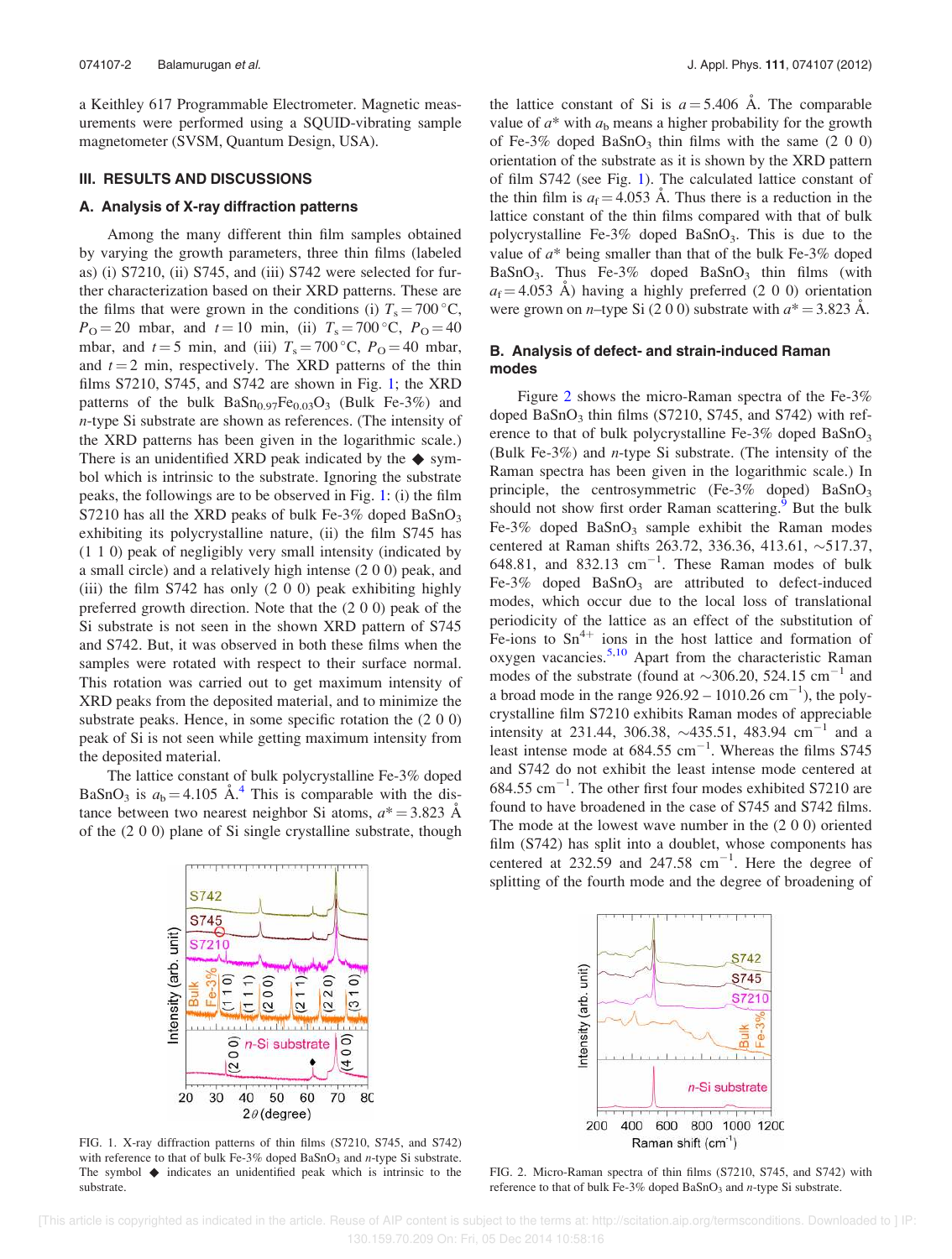all four modes increase with an increase of quality of the (2 0 0) oriented crystalline-character of the films. When the Raman modes exhibited by the polycrystalline and (2 0 0) oriented thin films are compared with those exhibited by the bulk Fe-3% doped BaSnO<sub>3</sub>, we have observed that one mode located immediate to the left of the high intense mode of the substrate is exclusively exhibited by the thin film samples. Considering the similarity of this specific experimental observation with the detailed investigations on the Raman spectra in epitaxial thin films of  $La_{1-x}Ca_xMnO_3$  ( $x = 0.33$ , 0.5) grown on different substrates reported by Xiong et  $al$ .<sup>11</sup> and the observation of the first-order Raman scattering in  $SrTiO<sub>3</sub>$  thin films by Sirenko *et al.*,<sup>1</sup> we understand that this new mode is induced by strain in the lattice that occurred due to the difference between the  $a^*$  value of the substrate and the lattice constant of the deposited material.

#### C. Dielectric resonance properties

Dielectric properties were studied by measuring the in-plane capacitance  $(C_{ip})$  of the thin films using coplanar electrode configuration. The schematic of the coplanar capacitor structure with gold electrodes used in the study is shown in Fig. 3. This coplanar capacitor configuration has a disadvantage that the derivation of the dielectric constant from the measured capacitance is difficult due to the following two reasons: (i) the electric field distribution between the coplanar electrodes is not uniform (see Fig. 3), and (ii) the surface effect is a dominant one, though the thickness of the dielectric is also influencing the capacitance. On the other hand, this kind of electrode/dielectric film/substrate type of (coplanar) capacitance structure utilizes the growth of the dielectric film directly on the substrate, which offers the advantage of having good control over crystalline quality and orientation of the dielectric film.<sup>12</sup> Therefore, we use the measured values of  $C_{ip}$  and the dielectric loss (tan  $\delta$ ) for studying the dielectric properties. For a given electrode/ dielectric film/substrate coplanar capacitor, the value of  $C_{ip}$ . varies as  $C_{ip} \propto (l \times w)^{\alpha}/d^{\beta}$ , where  $\alpha$  and  $\beta$  are constants having values less than 1. The value  $\beta$  depends on the thickness of the dielectric film; it is higher for thicker films and vice versa.<sup>8,13</sup>

The frequency dependent capacitance with coplanar electrode structure  $(C_{in})$  and the dielectric loss (tan  $\delta$ ) of the thin films S7210, S745, and S742 are shown in Fig. 4. At the low frequency  $f = 114.9$  Hz the  $C_{ip}$  values of the films are 0.049, 0.035, and 0.25 nF, respectively; the corresponding values of tan  $\delta$  are 0.575, 0.147, and 0.883, respectively. The approximate thickness of the thin films S7210, S745, and S742 measured using cross-sectional HR-SEM images are 9.2, 2.1, and 0.8  $\mu$ m, respectively. Hence, the film S745 has





FIG. 4. Dispersion of in-plane capacitance  $(C_{ip})$  and dielectric loss (tan  $\delta$ ) of the Fe-3% doped BaSnO<sub>3</sub> thin films. Dispersion of  $C_{ip}$  (inset a) and tan  $\delta$ (inset b) in the dielectric resonance frequency region.

lower capacitance (nearly one order of magnitude lesser) relative to that of S742. All three films exhibit very less change in  $C_{ip}$  and tan  $\delta$  over a wide range of frequency of the applied electric field. But, they exhibit abrupt changes when a particular frequency, called the resonance frequency  $(f_r)$ , is reached. Each film exhibits this dielectric resonance at different frequencies. The  $f_r$  values of the films S7210, S745, and S742 are 55.43, 44.84, and 27.11 MHz, respectively (see inset a of Fig. 4); these are the values of  $f$  at which tan  $\delta$  exhibits a maximum (see inset b of Fig. 4). The  $C_{ip}$ switches from a higher positive value to a higher negative value at  $f_r$ .

Following Kapustianyk et  $al$ <sup>14</sup> we find that the observed dielectric resonance in the range of  $20 - 60$  MHz of applied electric field is due to the electromechanical piezoelectric resonance. The observed decrease of  $f_r$  with a decrease of the (deposition time or) thickness of the films is not in agreement with the relationship between the  $f_r$  of a piezoelectric crystal and its thickness.<sup>15,16</sup> This may be due to the following reasons: (i) the measurements in our experiment were carried out by using capacitors having coplanar electrodes, and (ii) as per the XRD patterns of S7210, S745, and S742 thin films, each film has a different crystalline-character. In order to



FIG. 5. Dispersion of capacitance  $(C_{ip})$  and dielectric loss (tan  $\delta$ ) of the bulk Fe-3% doped BaSnO<sub>3</sub>. The low frequency region and high frequency region are given in the upper and lower graphs, respectively.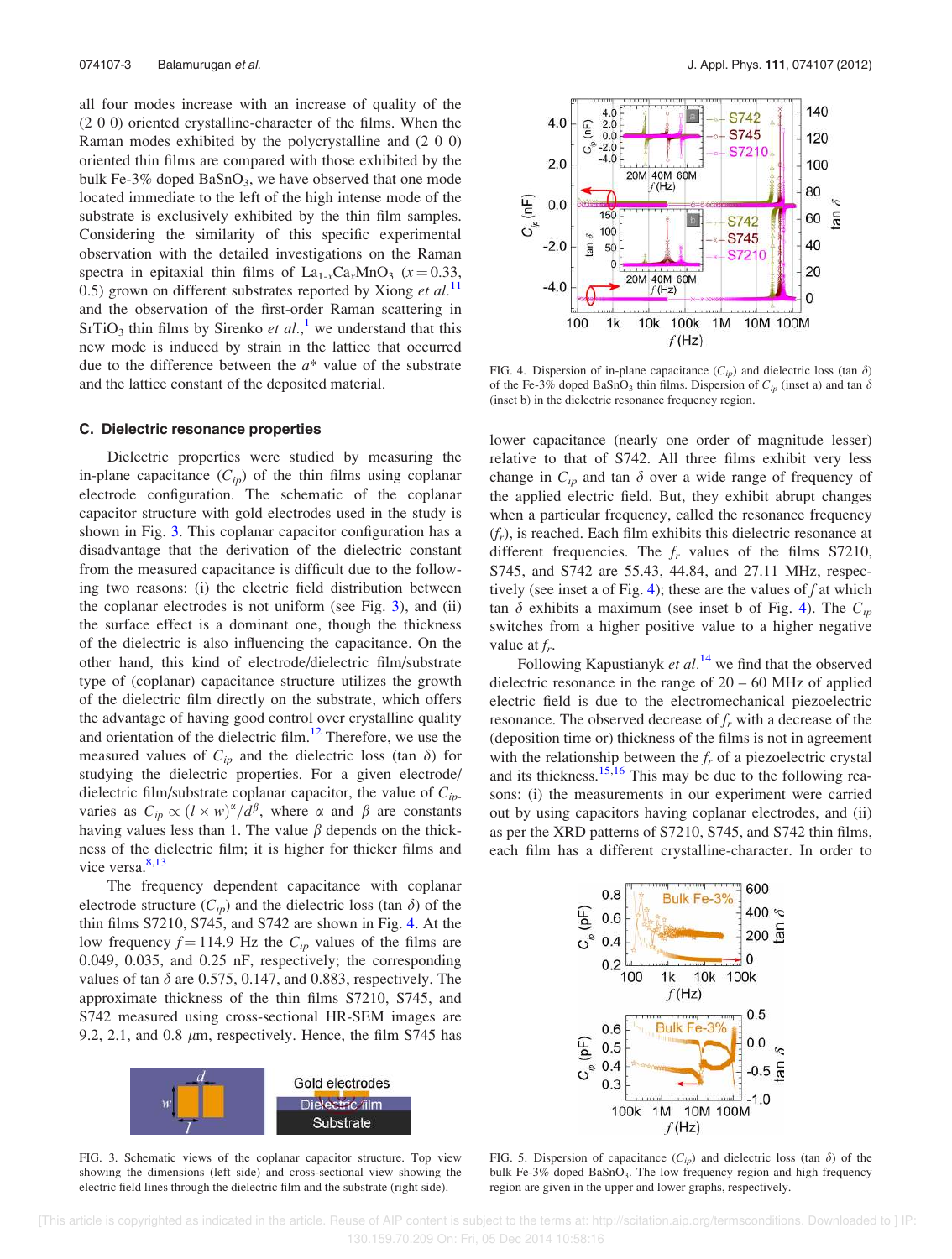

FIG. 6. The SEM (a) and (c) and AFM (b) and (d) images of S745 and S742 (Fe-3% doped BaSnO<sup>3</sup> ) thin films, respectively.

gain more insight on the observed dielectric resonance, the in-plane capacitance  $(C_{in})$  of the bulk Fe-3% doped BaSnO<sub>3</sub> pellet was measured by using the same coplanar electrode configuration. The dispersions of  $C_{ip}$  and tan  $\delta$  with frequency are shown in Fig. 5. Since the changes of  $C_{ip}$  and tan  $\delta$  are larger at frequencies greater than 100 kHz, the corresponding data are shown in a separate plot (bottom). As it is seen, the  $C_{ip}$  values are nearly three orders of magnitude less than what was exhibited by thin films. Moreover, bulk samples show a double resonance at the frequencies  $12.81$ and 14.33 MHz. Here, at the resonance frequency, the  $C_{ip}$ does not show any negative values. Hence, we believe that the lattice-strain might have induced some local-distortion in the crystal system, which should have broken the center of inversion symmetry of Fe-3% doped  $BaSnO<sub>3</sub>$  cubic crystals. This is supported by the strain-induced Raman mode observed in the thin films which was not present in bulk Fe- $3\%$  doped BaSnO<sub>3</sub>. Thus, the Fe-3% doped BaSnO<sub>3</sub> thin films exhibit (deposition time or) thickness and crystallinecharacter dependent strain-induced dielectric resonance.

#### D. Surface electrical resistivity

The surface resistance  $(R<sub>s</sub>)$  of the bulk Fe-3% doped  $BaSnO<sub>3</sub>$  pellet and the thin films were measured at room temperature, using the same coplanar electrode structure.

The surface resistivity  $(\rho_s)$  was calculated using the formula  $\rho_s = R_s(w/d)$  (ohm), where w is the width and d is the distance of separation of two electrodes (see Fig.  $3$ ).<sup>17,18</sup> The bulk sample offered a surface resistivity,  $\rho_s \sim 1.1313 \text{ M}\Omega$  for the flow of electric current. The value of  $\rho_s$  of the polycrystalline thin film S7210 is 229.09 M $\Omega$ , whereas the (2 0 0) oriented thin films S745 and S742 have  $\rho_s$  of 0.2964 M $\Omega$  and 0.1365  $\text{M}\Omega$ , respectively. The three orders of increased value of  $\rho_s$  of the polycrystalline film (S7210) should be due to the presence of grains of different crystallographic orientations and grain boundaries. Hence, the surface resistivity also shows a strong dependency on the crystalline-character of the thin films.

#### E. Morphology and micro structure analysis

Figures  $6(a)$  and  $6(c)$  show the SEM images of the thin films S745 and S742, respectively. It is seen from the SEM images that there are particles grown above the average surface of either films. These particles have wide spread size distribution. In the case of S742 there are particles of size as small as  $\langle 100 \text{ nm} \rangle$ , while the film S745 has relatively larger particles  $(>100 \text{ nm})$ . Also, it is seen that these larger particles of S745 have agglomerated particles of smaller size. Figures  $6(b)$  and  $6(d)$  show the AFM images of the films S745 and S742, respectively. Both of the images were scanned over an area of 1  $\mu$ m<sup>2</sup>. It is seen that the grains in the samples have no regular shapes, though some of them have a nearly spherical top surface. Moreover, in either film there are grains whose top surfaces have sizes smaller than 100 nm. The estimated average, mean square roughness parameters, and maximum peak height of the S745 film are  $S_a = 34.53$  nm,  $S_a = 43.12$  nm, and  $S_p = 101.25$  nm, respectively, whereas the values of these parameters of the S742 film are  $S_a = 31.31$  nm,  $S_a = 38.72$  nm, and  $S_p = 107.86$  nm, respectively. These parameters indicate that the film S745 has a relatively smoother surface than S742.

#### F. Magnetic properties

The films S745 and S742 were selected for magnetic measurements. Figure  $7(a)$  shows the field dependent magnetization of these samples measured at 300 and 1.8 K. Figure 7(b) shows the same data in an expanded view in the applied field range of  $-0.1$  T to  $+0.1$  T. It is clear that both the samples exhibit ferromagnetism at 1.8 K. At 300 K, they exhibit nonlinear variation of magnetization at a lower field



FIG. 7. (a) The field dependent magnetization of the films S745 and S742 measured at 300 K and 1.8 K temperatures. (b) An expanded view in the range of  $-0.1$  T to  $+0.1$  T.

 <sup>[</sup>This article is copyrighted as indicated in the article. Reuse of AIP content is subject to the terms at: http://scitation.aip.org/termsconditions. Downloaded to ] IP: 130.159.70.209 On: Fri, 05 Dec 2014 10:58:16